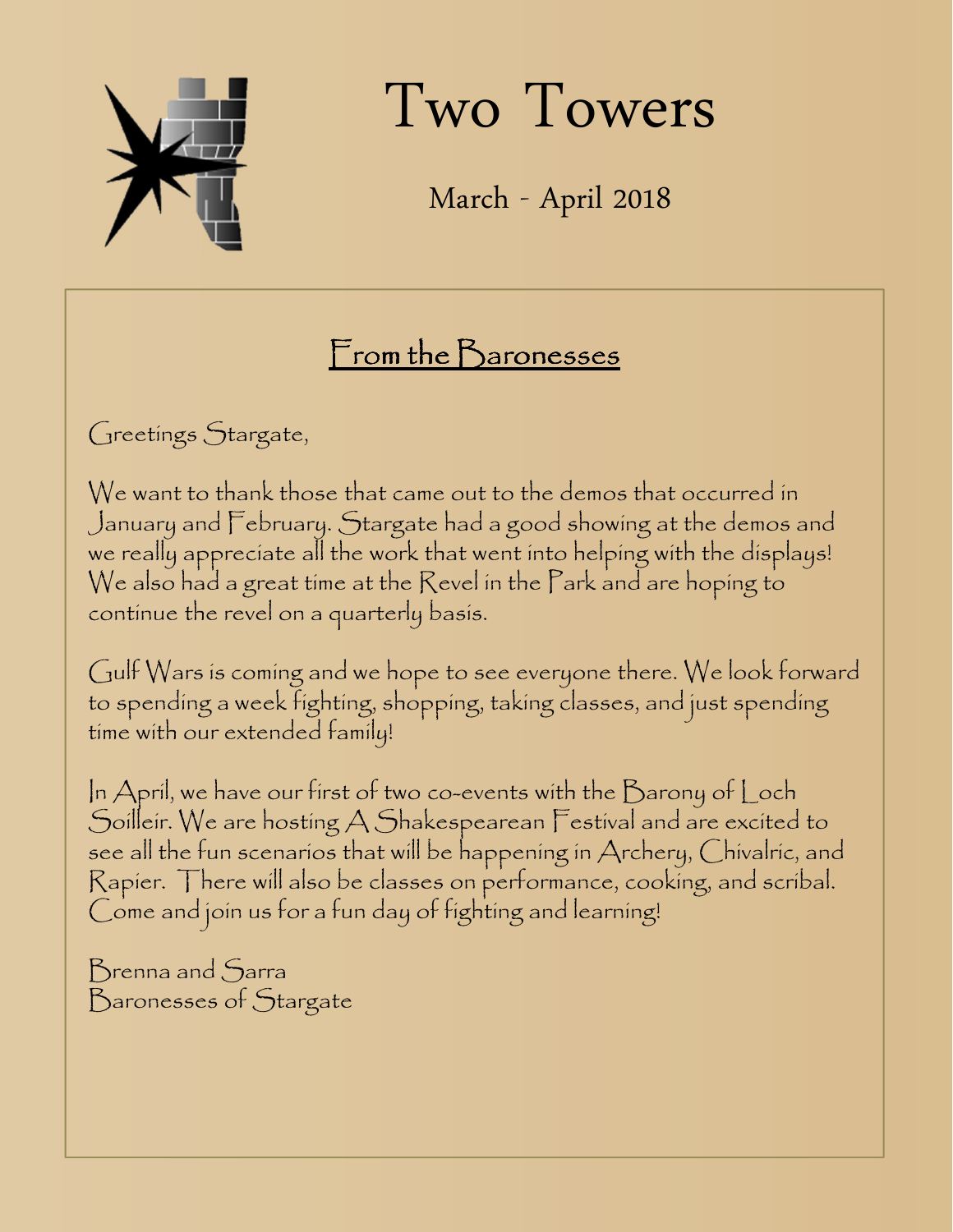## Missive From the Seneschal

Happy New Year, denizens of Stargate!

Greeting Stargate! This year has been great so far and we are looking forward to many more amazing things as we move ahead. Revel in the park was a rousing success with many participants, interested bystanders, and lots of food, fun, and fighting! We are so pleased with how it went that plans are in the works to have one every three months or so.

This coming week is Gulf Wars! For those of you going, please be safe on your travels and have a great time! After Gulf Wars we will have a brief intermission while everyone recuperates and then we are kicking into high gear again for our April event – the Shakespearean Festival.

There are some amazing activities in the planning stages and  $|$  think it's going to be an amazing weekend! We can use all the help we can get so please keep an eye on our Facebook page and see where you can help out. Many hands make light work!

If you haven't been able to make it to populace, please check the Facebook page for the minutes. I try to put them up within a couple of days of populace so anyone who can't make it can still get the information. They are under the files section.

Next month we'll talk about the April event again and look forward to the Co-Baronial event as well.

Vivat Stargate! Talia di Grazia di Amadore Stargate Seneschal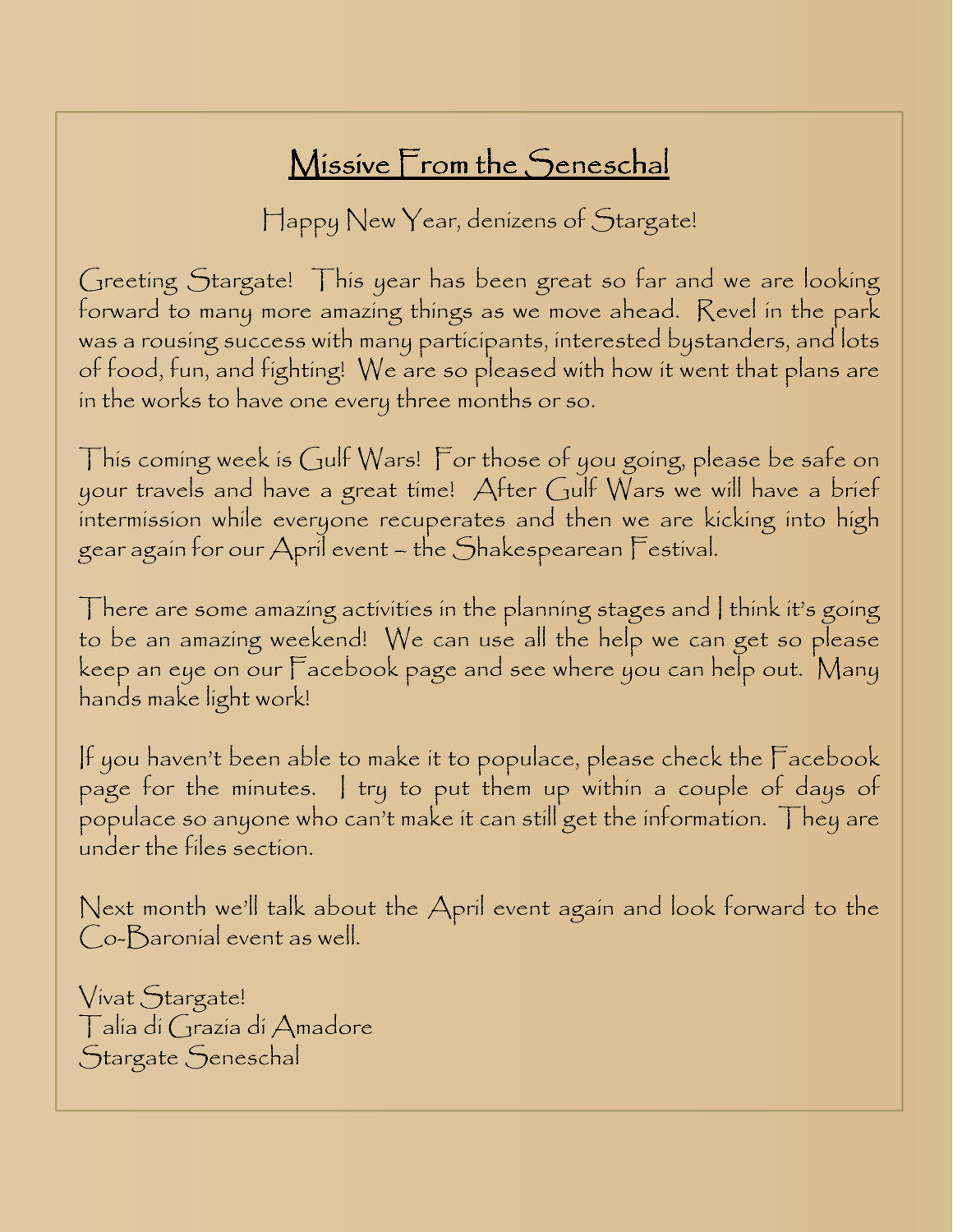#### Who are we?

The Barony of Stargate is a local chapter of the Society for Creative Anachronism (SCA), within the Coastal regional subdivision of the Kingdom of Ansteorra. The SCA is a non-profit, educational organization dedicated to learning more about the Middle Ages through reenactment. There are SCA chapters worldwide and they hold regular feasts, tournaments, balls and battles.

Ansteorra includes all of Oklahoma and most of Texas (except  $E$  Paso). Stargate includes most of greater Houston. Wherever you are, we're a friendly group of people, so why not visit us all?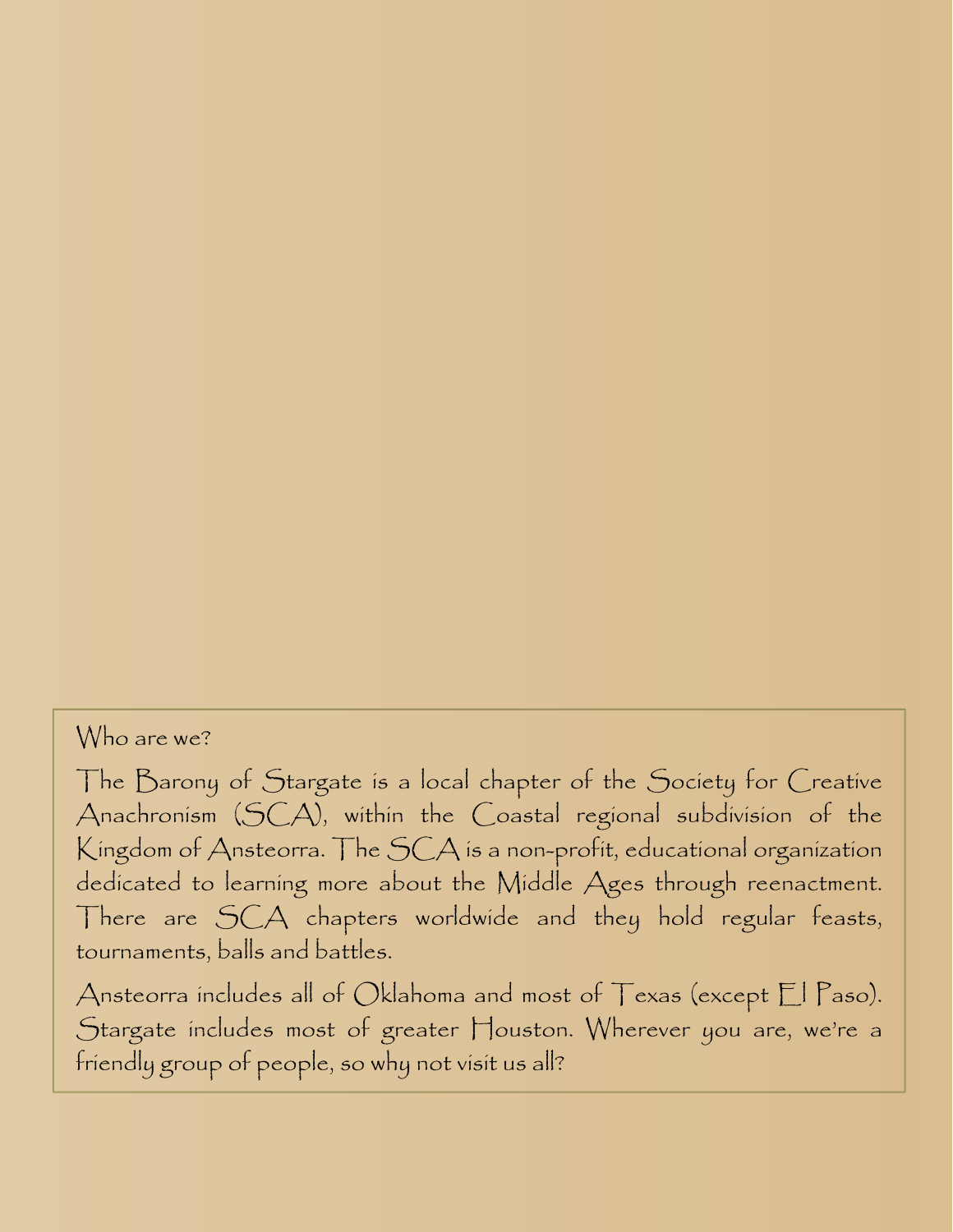



Barony of Loch Soilleir and Barony of Stargate's Shakespearean Festival April 20-22, 2018 Coushatte Recreation Ranch 2812 Nelius Rd, Bellville, TX 77418 www.coushatterv.com

The Barony of Loch Soilleir & the Barony of Stargate invites you to celebrate William Shakespeare's birthday, April 23, 1564.

The festival will be a day of competition of Chivalric Combat, Rapier Combat, and Archery, featuring scenarios around the theme of the event. It also features Arts & Sciences Classes with a focus on Cooking, Performance, and Scribal Arts.

Event Registration: Make checks payable to SCA Inc. – Barony of Stargate Adult Registration: \$20.00 Adult Member Discount Registration: \$15.00 Youth (5-15): \$5.00 Youth (0-4): Free Family Max: \$45.00 Electric Outlet per site: \$5.00 The event opens at 6 pm Friday, April 20<sup>th</sup> and closes Sunday, April 22<sup>nd</sup> at noon. Lunch feast will be a tavern hosted by Loch Soilleir. Dinner feast will be a potluck, and there are plenty of outlets in the hall for

crock pots. Camping electricity is limited, requires an adapter for a 30 amp outlet, and are reserved for campers only. Splitters are allowed if you would like to share the outlet. Accepting merchants for both inside and outside the hall. Please send in electric reservations and merchant requests to the event steward.

Directions:

From Houston:  $-10$  west, exit 720 to Sealy, 36 north 5 miles to  $FM$  331, take a right down 331, go 5 miles, turn left on Coushatte road, 1 mile to Nelius road, take a left on Nelius road, go 1 mile and you will see the campground entrance.

From Bellville: 36 south to Coushatte road, at the light, take a left, go over railroad tracks, take a right you are on Coushatte road, go 5 miles to Nelius road, take a right, go 1 mile to campground entrance.

The site is wet in period containers. Leashed pets are allowed with proper vaccinations. Owners are liable for pet damages. A fire ban may be in effect. Please obey all local fire laws. Camping only in designated areas. Minors must be accompanied by a parent or legal guardian. They may also attend with a 21 year or older adult with a signed and notarized Minor Event Waiver Form from the parents. Parents/Guardians are responsible for children at all times. Parents/Guardians may not leave site without their children without a notarized waiver.

Event Steward: HL Ceara inghean mhic an Ghabhann 3614 Bartons Ln. Sugar Land, TX 77479 Cell: 214-770-8508 Email: moas@stargate.ansteorra.org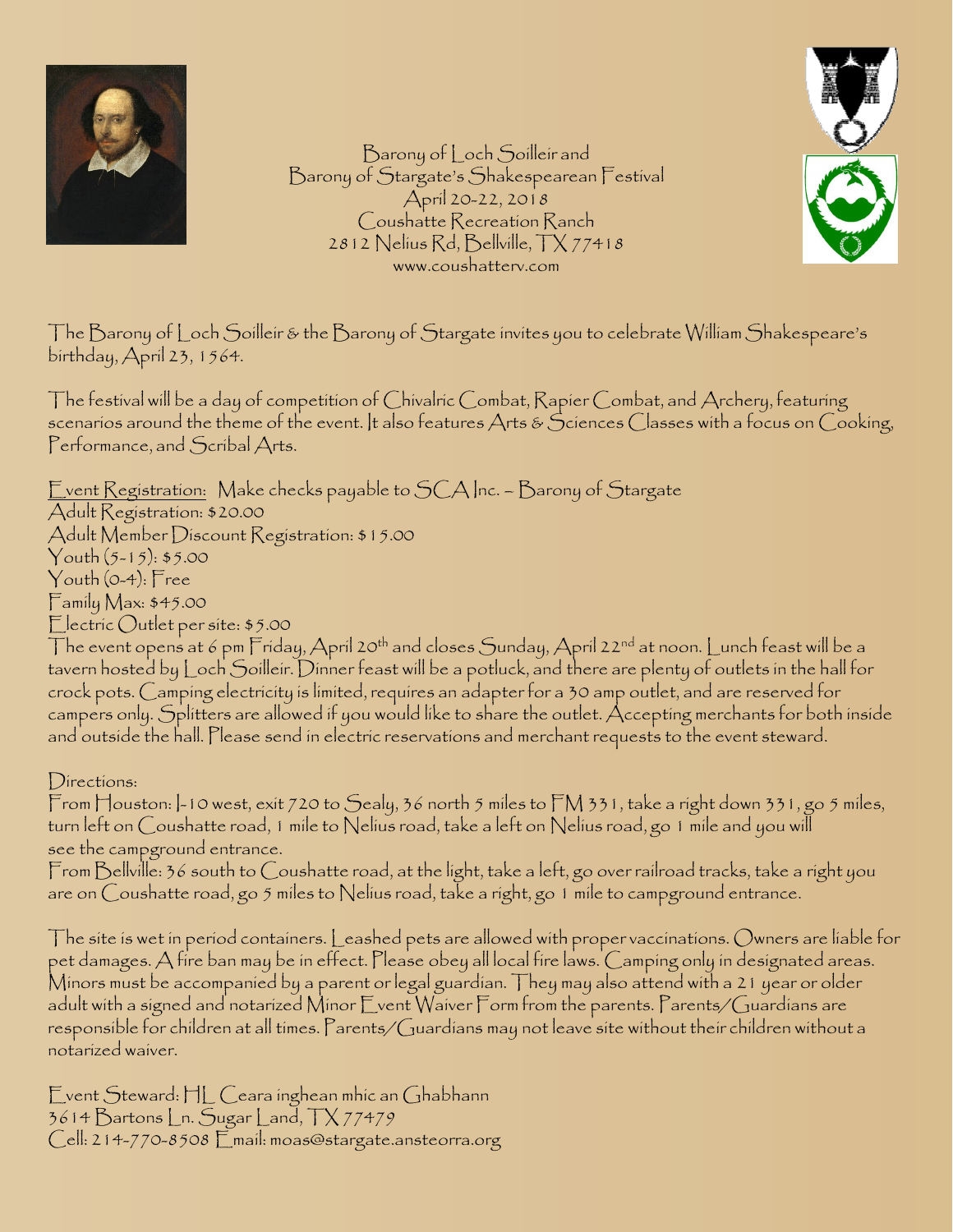## Stargate March Events Calendar

| Sunday                                                                                                                | Monday                                   | Tuesday                          | Wednesday                        | Thursday               | Friday                           | Saturday               |
|-----------------------------------------------------------------------------------------------------------------------|------------------------------------------|----------------------------------|----------------------------------|------------------------|----------------------------------|------------------------|
|                                                                                                                       |                                          |                                  |                                  | $\mathbf{1}$           | $\overline{2}$                   | $\mathfrak{Z}$         |
| $\overline{\mathbf{4}}$<br>10AM Stargate<br>Chivalric Practice<br>10AM Gates Edge<br>Chivalric Practice<br>3p Scribes | $\sqrt{5}$<br>Populace<br><b>Meeting</b> | 6                                | $\overline{\mathcal{I}}$         | $\,8\,$                | 9                                | $10\,$                 |
| 11<br><b>GULF WARS</b>                                                                                                | 12<br><b>GULF</b><br><b>WARS</b>         | 13<br><b>GULF</b><br><b>WARS</b> | 14<br><b>GULF</b><br><b>WARS</b> | 15<br><b>GULF WARS</b> | 16<br><b>GULF</b><br><b>WARS</b> | 17<br><b>GULF WARS</b> |
| 18<br>10AM Stargate<br>Chivalric Practice<br>10a Gates Edge<br>Chivalric Practice<br>3p Scribes                       | 19<br>7pm Bardic                         | 20                               | 21                               | 22                     | 23                               | 24                     |
| 25<br>10AM Stargate<br>Chivalric Practice<br>3PM Cooking Guild                                                        | 26                                       | 27                               | 28                               | 29                     | 30                               | 31                     |
|                                                                                                                       |                                          |                                  |                                  |                        |                                  |                        |

- + Stargate Scribes Guild 1st/3rd Sundays 3-6 pm @ Central Mkt on Westheimer
- + Gates Edge Fighter Practice 1st/3rd Sundays 10 am @ Meyer Park
- +  $UFOG$ uild (Jsually weekly (always check) on Monday except Pop Mtg week 7-9 pm @ Brenna MacDonald's home
- + Business & Populace Meeting Monthly on the first Monday Stargate Chivalric and Rapier Combat Practice is every Sunday at Noon at Ray Miller Park in Houston. 1800 Eldridge Parkway Houston, TX 77077
- + Houston/Beaumont area Official Youth Chivalric Practice Irregular weeks on Sunday 4 pm @ changing locations
- $\triangleq$  Archery Practice February 24<sup>th</sup>, 9-11 am @ Carter Park in Spring, Tx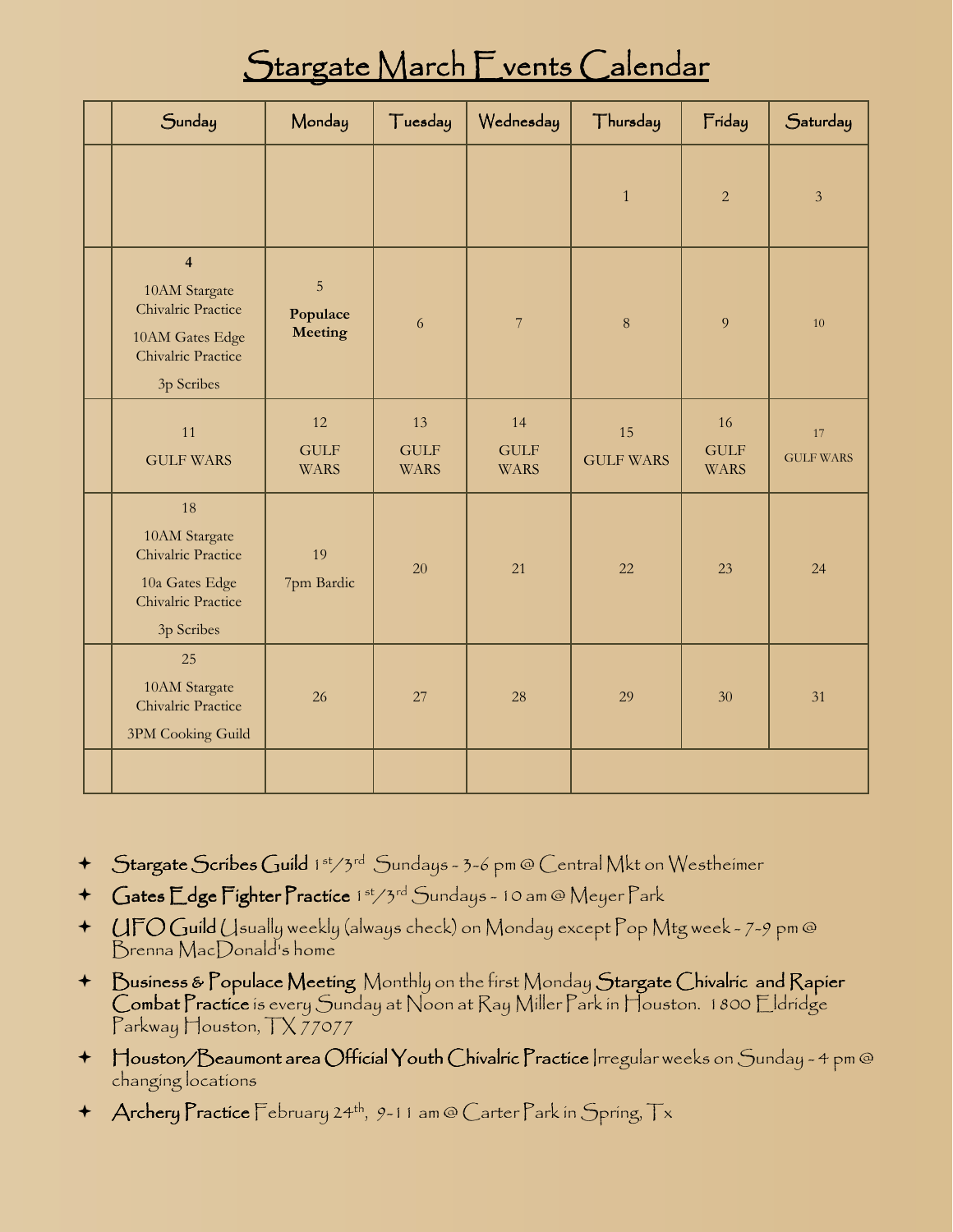## Stargate April Events Calendar

| Sunday                                                                                                | Monday                                              | Tuesday        | Wednesday      | Thursday       | Friday                        | Saturday                                   |
|-------------------------------------------------------------------------------------------------------|-----------------------------------------------------|----------------|----------------|----------------|-------------------------------|--------------------------------------------|
| $\mathbf{1}$                                                                                          | $\overline{2}$<br>7PM<br>Populace<br><b>Meeting</b> | $\mathfrak{Z}$ | $\overline{4}$ | $\overline{5}$ | $\sqrt{6}$                    | $\overline{7}$<br>9 AM Archery<br>Practice |
| $\bf 8$<br>10AM Stargate<br>Chivalric Practice<br>10AM Gates Edge<br>Chivalric Practice<br>3p Scribes | 9<br><b>UFO</b><br>Guild                            | 10             | 11             | 12             | 13                            | 14                                         |
| 15<br>10AM Stargate<br>Chivalric Practice                                                             | 16<br><b>UFO</b><br>Guild                           | $17\,$         | 18             | 19             | 20<br>Shakespeare<br>Festival | 21<br>Shakespeare<br>Festival              |
| 22<br>10AM Stargate<br>Chivalric Practice<br>10a Gates Edge<br>Chivalric Practice<br>3p Scribes       | 23<br><b>UFO</b><br>Guild                           | 24             | 25             | 26             | 27                            | 28                                         |
| 29                                                                                                    | 30                                                  |                |                |                |                               |                                            |
|                                                                                                       |                                                     |                |                |                |                               |                                            |

- + Stargate Scribes Guild 1st/3rd Sundays 3-6 pm @ Central Mkt on Westheimer
- + Gates Edge Fighter Practice 1st/3rd Sundays 10 am @ Meyer Park
- +  $UFOG$ uild (Jsually weekly (always check) on Monday except Pop Mtg week 7-9 pm @ Brenna MacDonald's home
- + Business & Populace Meeting Monthly on the first Monday Stargate Chivalric and Rapier Combat Practice is every Sunday at Noon at Ray Miller Park in Houston. 1800 Eldridge Parkway Houston, TX 77077
- + Houston/Beaumont area Official Youth Chivalric Practice Irregular weeks on Sunday 4 pm @ changing locations
- $\triangleq$  Archery Practice February 24<sup>th</sup>, 9-11 am @ Carter Park in Spring, Tx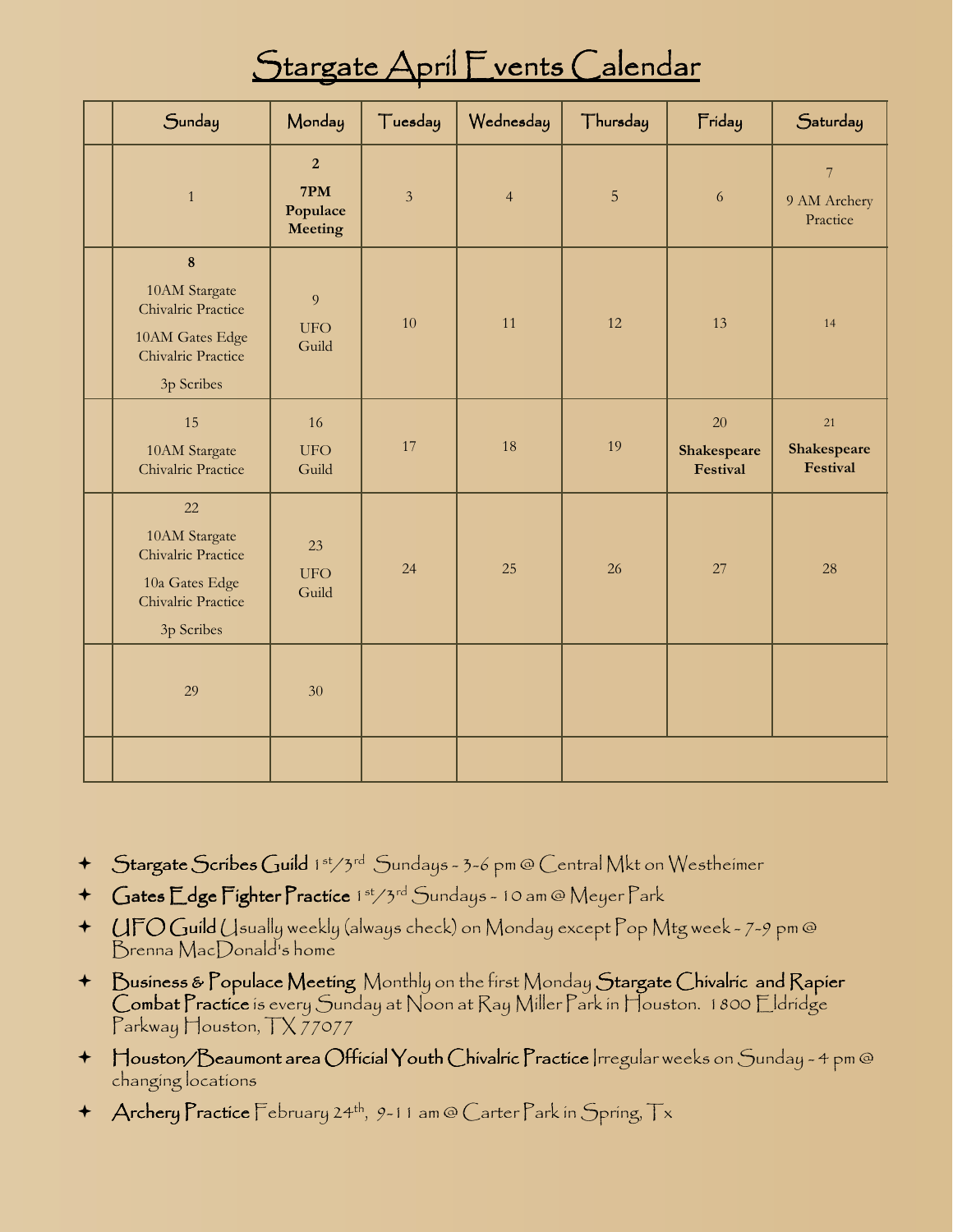# **Upcoming Fvents & Meetings**

Populace Meeting

Populace meeting during March 2018 will be held on March 5th, at Mendenhall Community Center 1414 Wirt Road, Houston, TX. We have a private room. Please check the lobby bulletin board. The April meeting will be on April 2nd .

### UFO Guild

HE Brenna MacDonald hosts UFO (Unfinished Objects) Guild at her home, every Monday night except the first Monday of the month (Populace), from 7pm to 9pm starting back up in April. Please send her a message for the address if you'd like to come.

#### Chivalric and Rapier Practices

Stargate's Chivalric fighter practice is on Sundays at 10 AM. Check the Barony's Facebook page for last-minute updates.

#### Gate's Edge Fighter Practice

Our neighbor to the north, the Shire of Gate's Edge, holds its fighter practice on the first and third Sunday of the month at Meyer Park in the Cypresswood section of Spring, Texas from 10 AM to 1 PM.

#### Archery Practice

Practice is held in 2018 at Spring Creek Park in Tomball . Check the Facebook page for possible 2018 dates.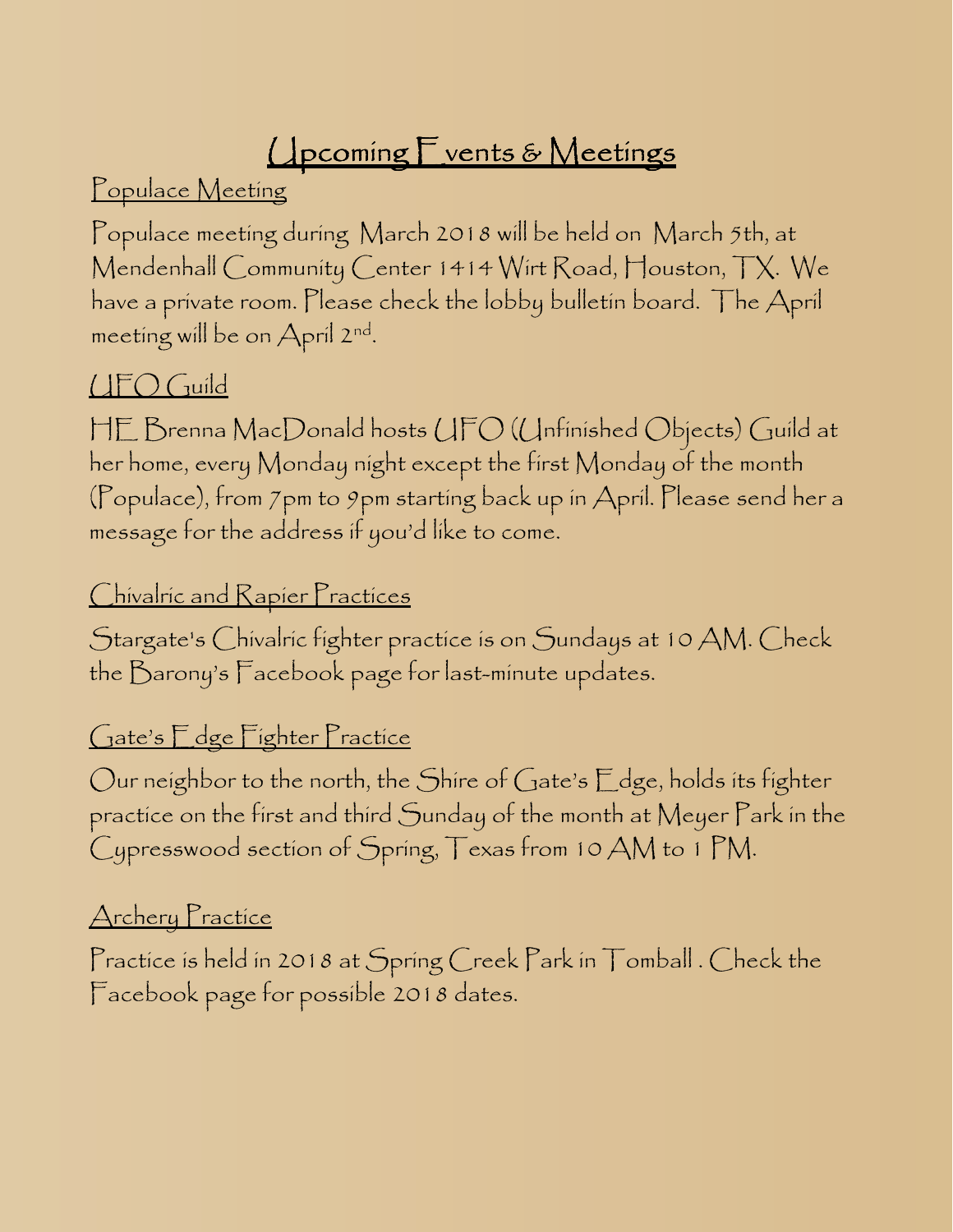### Items of General Interest

#### Stargate Domesday Book

Stargate is compiling a Domesday Book to help our members keep in touch, and we have made it quick and easy to submit your information online at http://stargate.ansteorra.org/domesday.shtml

### Stargate Facebook Page

Stargate also has a Facebook page, which is a good place to check for last-minute updates on practices and events. https://www.facebook.com/groups/56697227816/

## Guilds

#### Unfinished Objects Guild

The UFO (Unfinished Objects) Guild may be held at the home of Lady Brenna MacDonald on any Monday night except the first Monday of the month (Populace), from 7pm to 9pm. Please send her a message for the address if you'd like to attend a  $\mathcal{U} \mathsf{FO} \mathcal{G}$  uild meeting.

#### $S$ cribes  $G$ uild

Come learn the ancient and beautiful arts of calligraphy and illumination. The Stargate Scribes Guild is for learning the scribal arts, as well as to provide a service to the Barony and the Kingdom by creating award scrolls. The Guild meets the 1st, 3rd and sometimes 5th Sundays of the month from 3-6 pm.

The site is in the 2nd floor Community Room at the <u>Central Market</u>, 3815 Westheimer Rd (at Wesleyan Ave, inside Loop 610), Houston, TX 77027. Bring your paint supplies; some loaner items will be provided. All are welcome, newcomers and masters alike. Contact:  $M$ istress  $\Box$ illary Greenslade.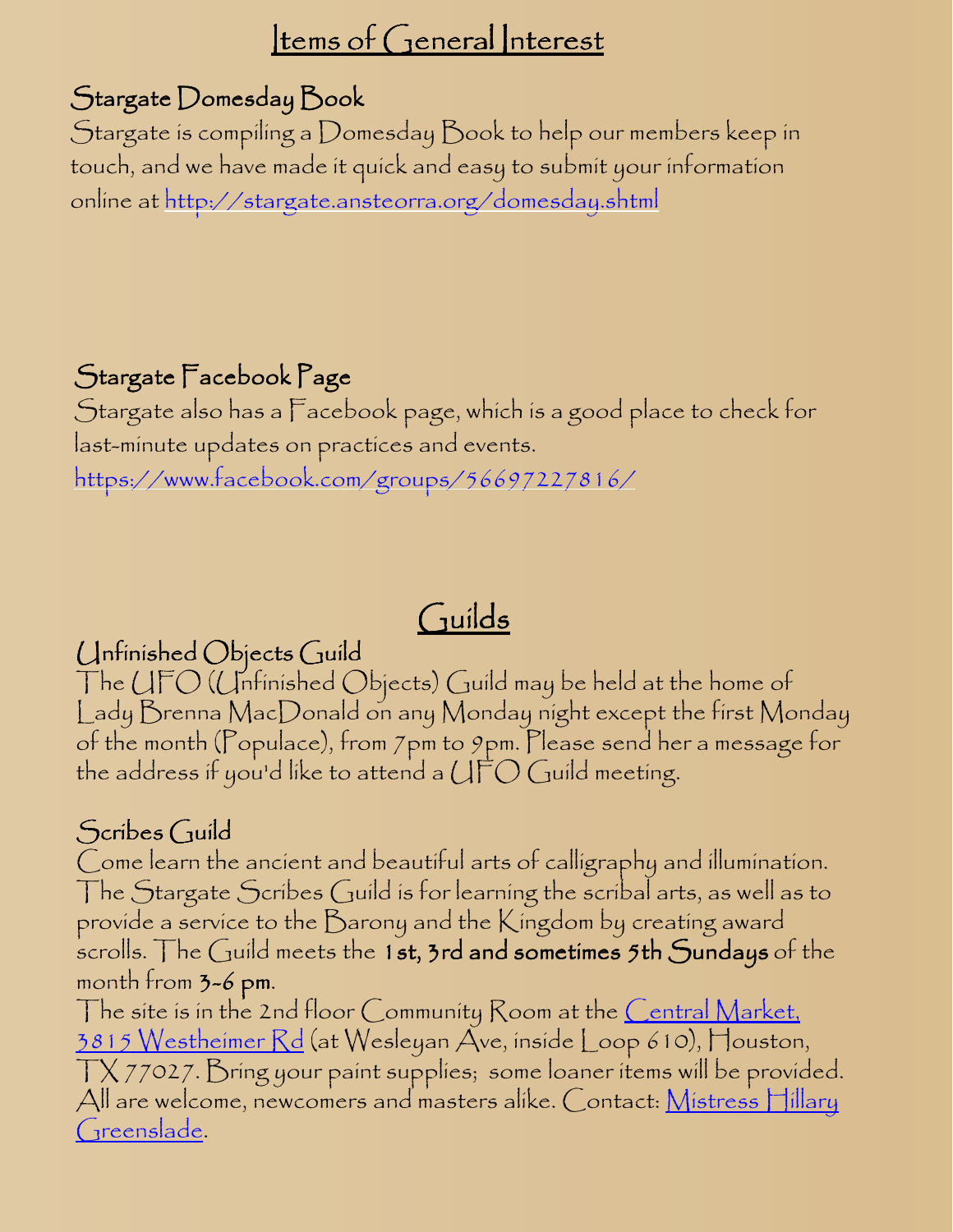## Of Special Note:

Applications are being accepted for the following offices:

### Minister of Children

### Rapier Marshal

Please send applications to the applicable Regional officer, and cc Stargate's Baronesses and Seneschal (e-mails listed below).

## Make a Contribution to the Two Towers!

- $\bigstar$  The Two Towers is the reference for members of the Barony, but it also serves as a bit of Baronial history.
- + Photographs If you have taken some photos, please send your contributions to the Stargate Chronicler, Baroness Elisena de Bayonne, at chronicler@stargate.ansteorra.org. The Chronicler would love to have all contributions. Please remember to send a release form.

Here are some of the ways in which you can be a part of the Baronial Newsletter:

- $\bigstar$  Event Stories Let everyone hear your recollection of a great time or special occurrence at a Stargate event by putting it in our newsletter! If you have taken photos at Stargate events and would like to get them published, please send them along with the appropriate Publication Permission Form for yourself and any identifiable individuals in the photos.
- $\blacklozenge$  Word  $\mathsf F$ ame  $\mathsf H$ as someone you know done something worthy of bragging about? Publish it!
- + Articles Care to share your expertise, or enlighten others on a subject you feel passionate about? Send your article along for publication along with the appropriate Publication Permission Form found on the Ansteorra website!
- $+A$ rt Send your finest artwork along with the appropriate Publication Permission Form found on the Ansteorra website. Or let us know if you would like to illustrate articles!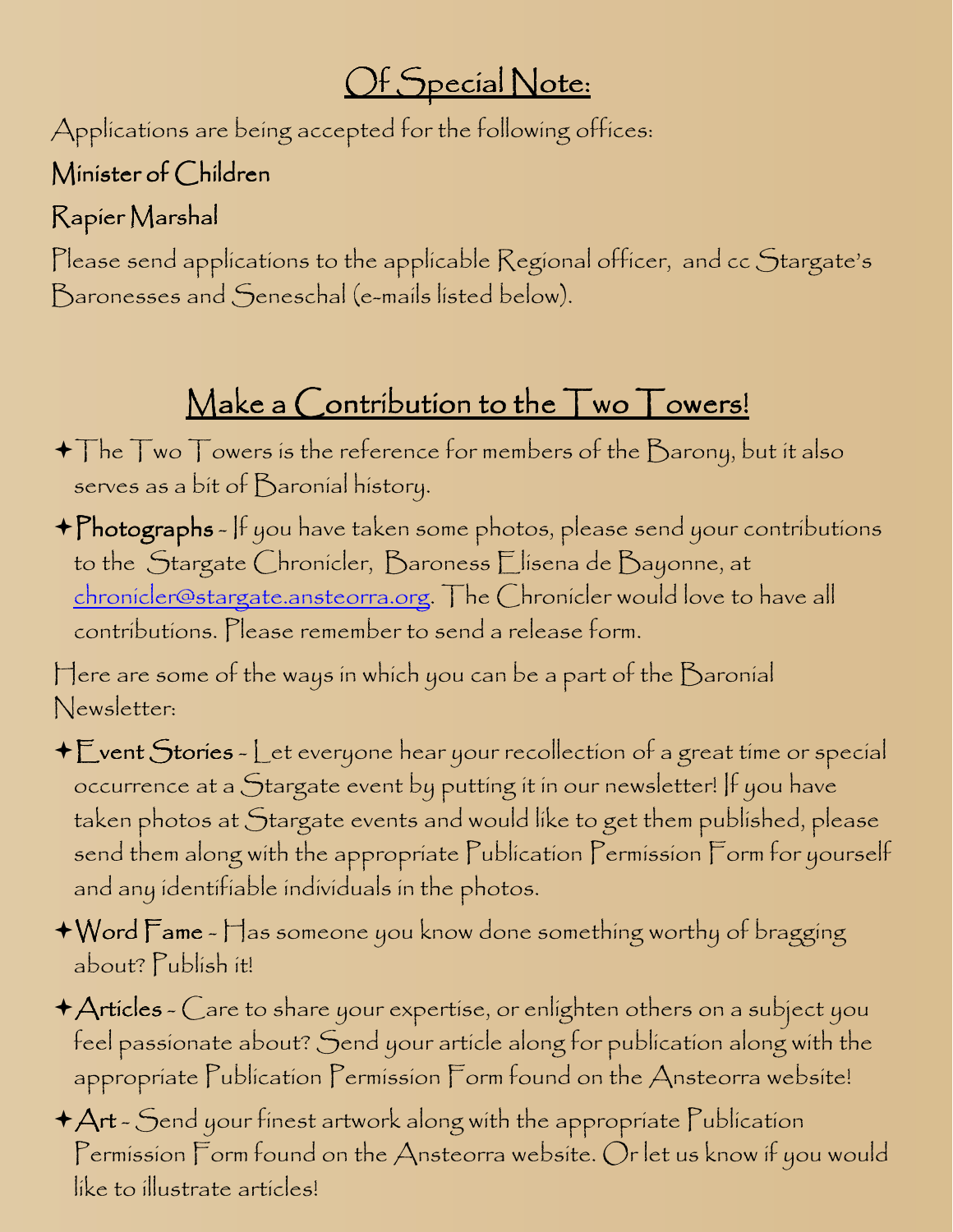

(Please no calls after 10 pm)

**Baronesses** 

Her Excellency Sarra Asshton of York Sara Mast bandb@stargate.ansteorra.org

Her Excellency Brenna MacDonald Jennifer Dudley bandb@stargate.ansteorra.org

#### Principal Officers:

Seneschal Lady Talia di'Grazia di'Amadore

Neisha Walker

seneschal@stargate.ansteorra.org

Exchequer Leofwine of Sumersaetum

Wayne Law

exchequer@stargate.ansteorra.org

Chronicler HE Elisena de Bayonne Sue Jurgens chronicler@stargate.ansteorra.org

Knight Marshal Master Alden Drake

Paul Haines

marshal@stargate.ansteorra.org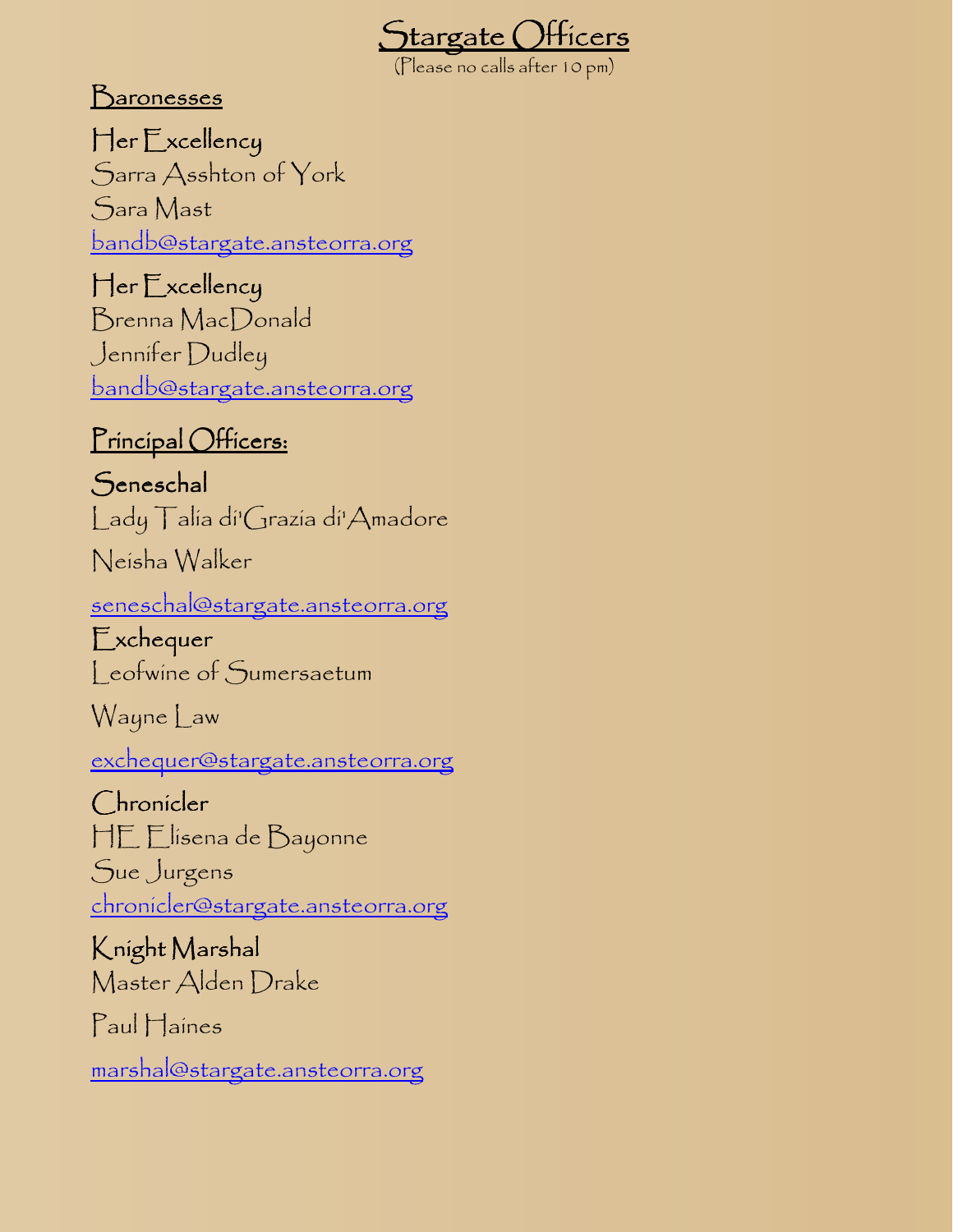Minister of Arts & Sciences

Ly Ceara inghean mhic an Ghabhann

Robyn Shelton moas@stargate.ansteorra.org

#### Herald (Sentinel Pursuivant)

Open - accepting applications Contact the Seneschal herald@stargate.ansteorra.org

#### Hospitaler

Ingrid Bjornsdottir

Melanie Black

hospitaler@stargate.ansteorra.org

Minister of Arts & Sciences Ly Ceara inghean mhic an Ghabhann

Robyn Shelton moas@stargate.ansteorra.org

### Minister of Children

Open - accepting applications Contact the Seneschal

Castellan Lord Michael de Eryie castellan@stargate.ansteorra.org